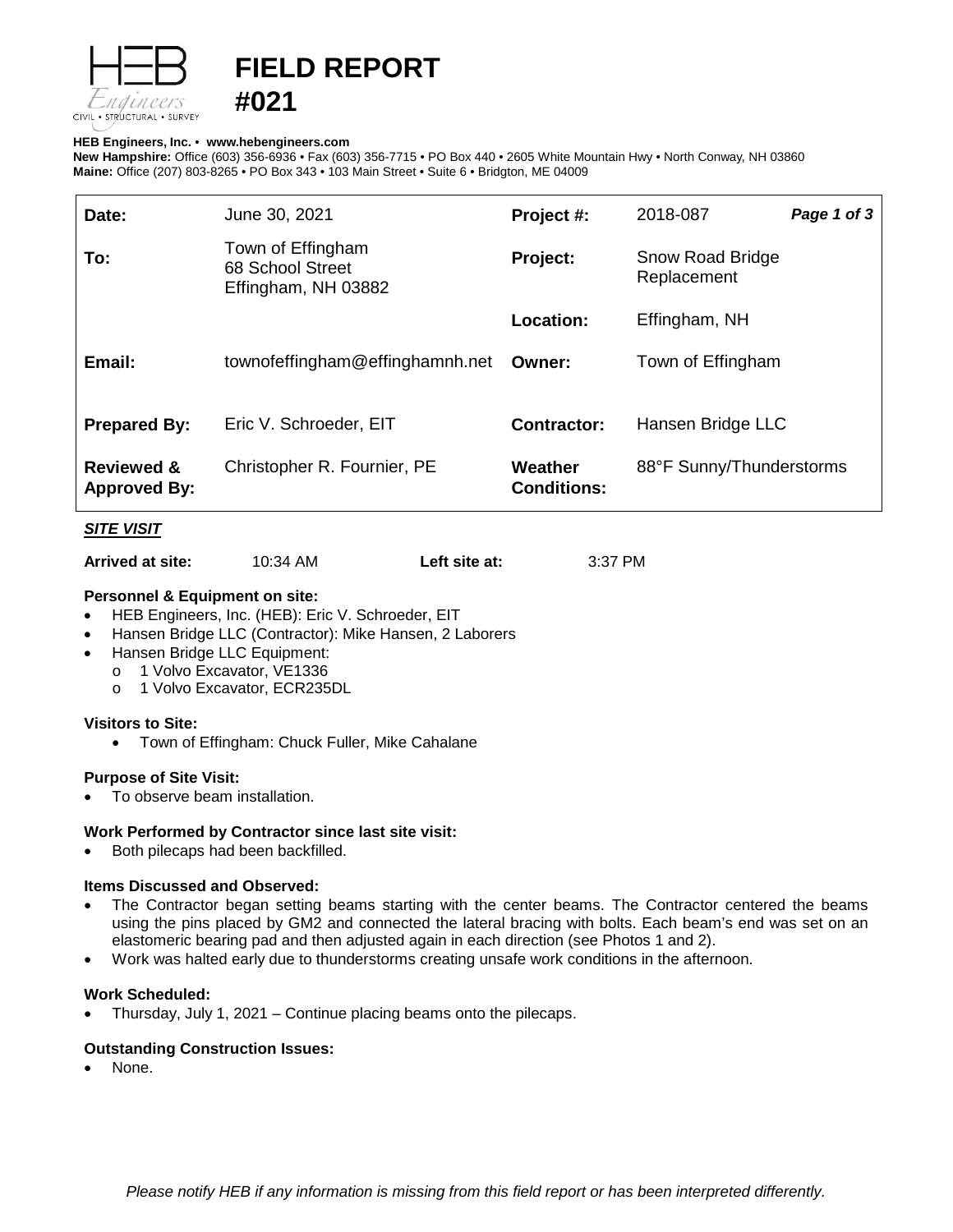*Town of Effingham June 30, 2021 Snow Road Bridge #165/112 over South River, Effingham, NH Field Report #021 HEB Project #2018-087*

# **Next Observation:**

• Tuesday, July 6, 2021.

#### **Photos:**

• Taken by EVS on June 30, 2021.



Photo 1: The first two beams being put into rough position.